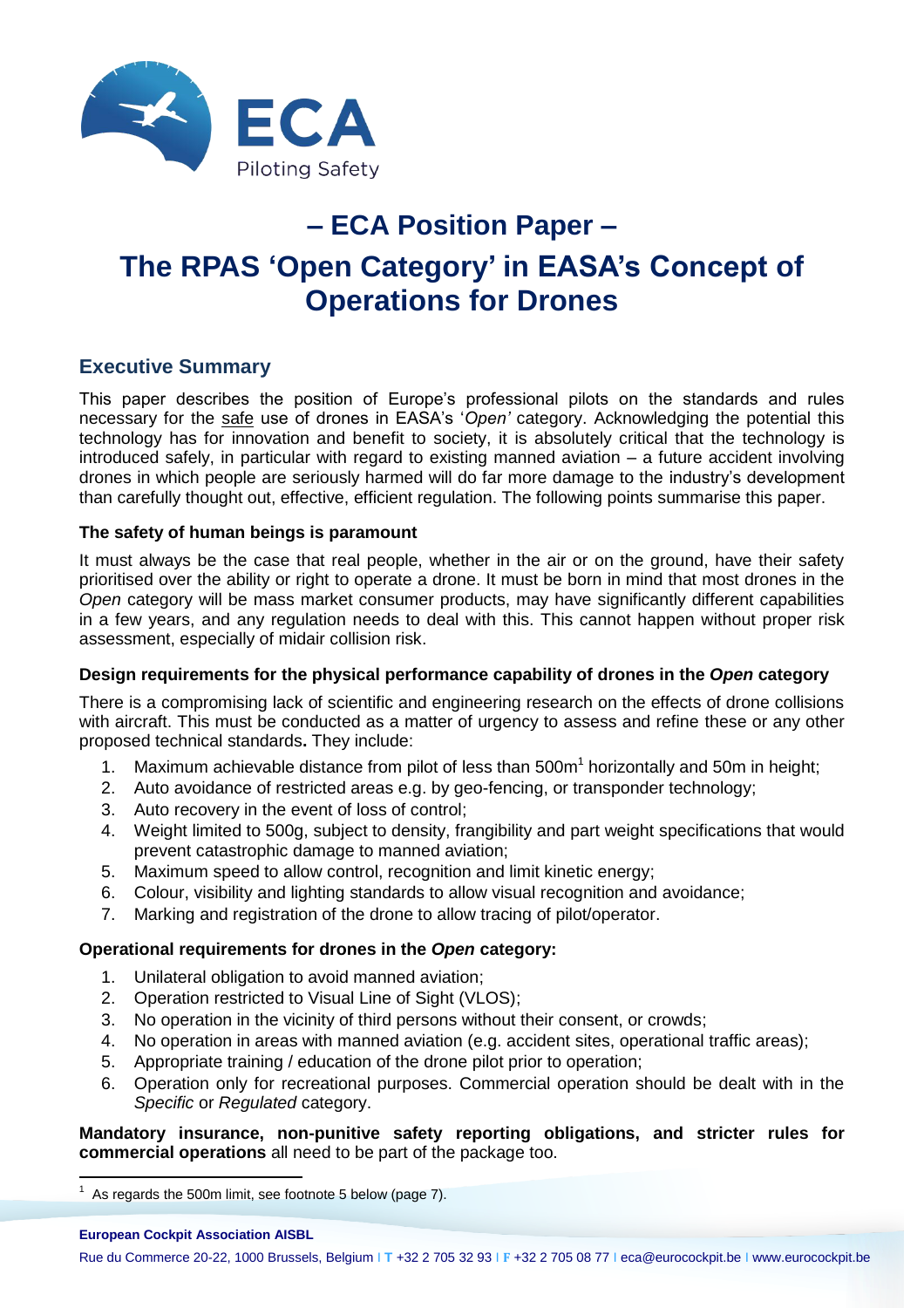### **Introduction**

In March 2015 EASA released its proposed regulatory approach towards Remotely Piloted Aircraft Systems (RPAS), also generally referred to as *'drones'*. This framework – entitled *Concept of Operations for Drones: A risk based approach to regulation of unmanned aircraft* – proposes to divide drones in Europe into three categories and their associated regulatory regime: *Open, Specific* and *Certified*. This will be followed up shortly by a formal EASA Notice of Proposed Amendment (NPA) further addressing the subject.

According to EASA's proposal, the regulatory framework for all the categories should set a level of safety, but at the same time rules in each category should be proportionate to the risk of the specific operation. The Agency foresees that the *Open* category is established for the very low-risk-level drone operations and thus would not require any authorisation by Aviation Authorities. Operators and drone pilots in this group, whether commercial or not, would thereby only be subject to a minimal aviation regulatory system.

While ECA recognises the aim and understands the principle of a regulatory system that is based on risk proportionality, there are a number of concerns about EASA's Concept of Operations for Drones that ECA would like to share.

ECA is particularly concerned that in the *Open* category group, the airspace users operating drones may in many cases not be familiar with aviation rules, and falsely assume that their operations would not affect the safety of manned aviation. A system in which the safety of what are specialist aviation operations is overseen by the police (as it is for cars), but not in practice by aviation authorities, will prove extremely difficult to establish.

One specific, important safety risk that must be taken into account is mid-air collision with manned aircraft. In its position paper "*Airborne threats of low level Remotely Piloted Aircraft Systems (RPAS)*" 2 published in April 2015, ECA already urged Regulators to consider a number of important safety concerns before introducing and defining an *Open* category.

ECA's highest priority when it comes to drones is protecting the safety of human beings, particularly in manned aviation, including helicopters and others in the low level airspace.

ECA therefore defines a set of preconditions to determine an acceptable overall risk level for the *Open* category and to achieve an adequate level of safety for drone operations to safeguard the current high safety record of manned aviation.

# **Considerations for the Open Category**

EASA's Concept of Operations for RPAS/drones plans to base the level of regulation on a risk assessment of the intended drone operation. Performance based regulation is a new concept and trend in rulemaking. Dealing with RPAS, this means a new, probably not fully understood regulatory concept is applied to a new, not fully known field of aviation. Although not impossible, this combination poses additional risks for the process.

- **Risk assessment is a must.** EASA states that operation in the *Open* category shall be low risk. However, to define a low risk operation, an approved, full and transparent risk assessment with substantiation must be made beforehand to identify all the risks, including collision with manned

Rue du Commerce 20-22, 1000 Brussels, Belgium I **T** +32 2 705 32 93 I **F** +32 2 705 08 77 I eca@eurocockpit.be I www.eurocockpit.be

 2 ECA Position Paper (April 2015): ['Airborne threats of low level Remotely Piloted Aircraft System \(RPAS\)'](https://www.eurocockpit.be/stories/20150423/airborne-threats-of-low-level-remotely-piloted-aircraft-system-rpas)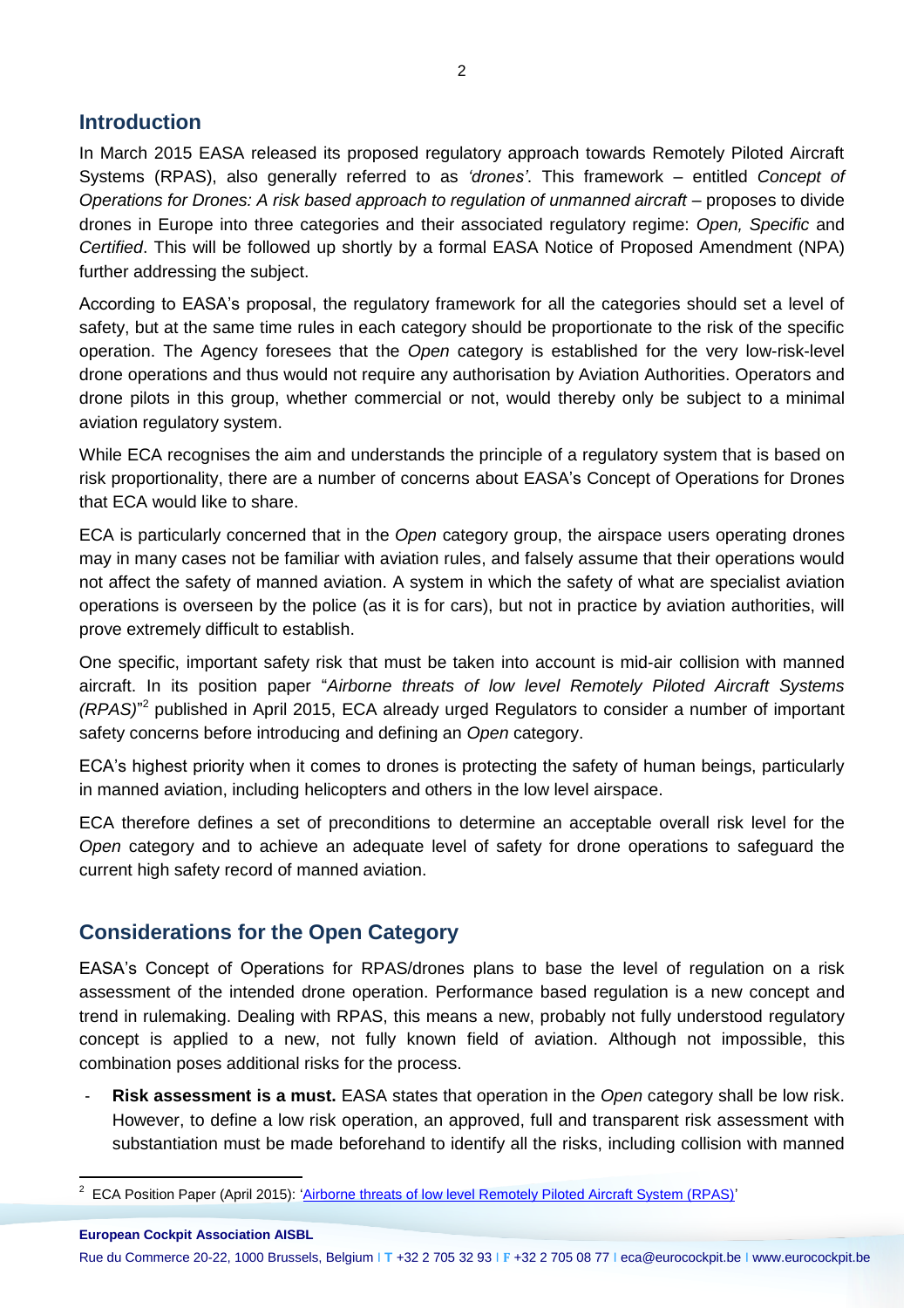aviation. Taking into account the character of the new, non-proven technology and the missing experience with this new area of aviation, simple operational rules (e.g. loosely-defined, based on a limited geographical area and weight-limits) are not sufficient.

- **Airborne collision risk is real.** Safe separation from other airspace users, also in emergency/ critical situations (e.g. drone problems, weather problems, etc.) must be guaranteed. This risk is proposed to be only mitigated through a simple set of rules, namely operating only in VLOS (Visual Line of Sight, i.e. an area with a maximum height of 150 meters in a diameter of 500 meters). The assumption is, that by limiting height to below the minimum safe height in manned aviation (e.g. 500ft / ca. 150 meters height Above Ground Level, AGL) there will be a separation between manned and unmanned operation.

However, ECA stresses that such a proposal would not provide enough safeguards to protect manned aviation. Collisions with manned aviation are still possible: Even below 500 ft AGL there is a lot of traffic of manned aviation, especially around permanent and temporary airstrips and landing sites, aerodromes (both controlled and uncontrolled), helicopter spots, but also in the vicinity of areas of rescue and/or emergency operations. Because of the size and shape of drones they may not be visible to manned aviation meaning avoidance of drones by manned aircraft is close to impossible. Significant or catastrophic damage can be caused when such a drone, even less than 1 kg, collides with a helicopter due to the number of its vulnerable, critical components<sup>3</sup>, as explained in ECA's position paper on Airborne threats of low level RPAS<sup>4</sup>.

Furthermore, mandating the obligation to the drone-pilot to avoid other (manned) traffic in case of a collision risk – as suggested by the Agency – is positive but does not sufficiently mitigate the risk. Misinterpretation of height and distance, of 'closing' speed, specific geometrical situations (e.g. manned aircraft approaches from behind the drone-pilot), are possible risk factors, but also lack of awareness of other manned aviation from focusing on fulfilling the pilot's (commercial) tasks.

Therefore ECA considers that additional measures will be needed, such as limiting the operating height to 50 meters, using additional personnel for observing the airspace, or a mandatory electronic collision avoidance system. Also, if flying in the FPV-mode ('First Person View', i.e. the RPAS-pilot uses camera-sight mounted on the drone/RPAS to steer it), an observer without vision enhancement (except protective glasses) with the capability to take over the RPAS ('student-instructor-mode') should be mandatory.

Further limiting factors are loss of sight of the drone by the pilot, loss of C2 link (C2 – command and control), GPS-problems and other technological problems, and lack of awareness or negligence of the drone pilot in avoiding (forbidden) areas where low-flying manned aviation takes place. Finally, there is a risk of leaving the operational area, since estimating height and distance correctly by sight is difficult.

- **Weight as risk mitigation is insufficient.** Weight alone is not a suitable criterion to help assess the risks and damages, as relative kinetic energy between two colliding objects is crucial too. More research has to be done to estimate the impact and the possible consequences of collisions with manned aviation, including the influence of materials, impact-friendly materials

 3 A study shows that a drone (<2000 grams) could cause dangerous harm to manned aviation. See*: '*[Potential damage](https://www.casa.gov.au/sites/g/files/net351/f/_assets/main/airworth/papers/potential-damage-assessment-mid-air-collision-small-rpa.pdf)  [assessment of a mid-air collision with a small UAV',](https://www.casa.gov.au/sites/g/files/net351/f/_assets/main/airworth/papers/potential-damage-assessment-mid-air-collision-small-rpa.pdf) Civil Aviation Safety Authority/ Monash University, 12 June 2013.

<sup>&</sup>lt;sup>4</sup> Further details see ECA Position (April 2015): [Airborne threats of low level Remotely Piloted Aircraft System \(RPAS\).](https://www.eurocockpit.be/stories/20150423/airborne-threats-of-low-level-remotely-piloted-aircraft-system-rpas)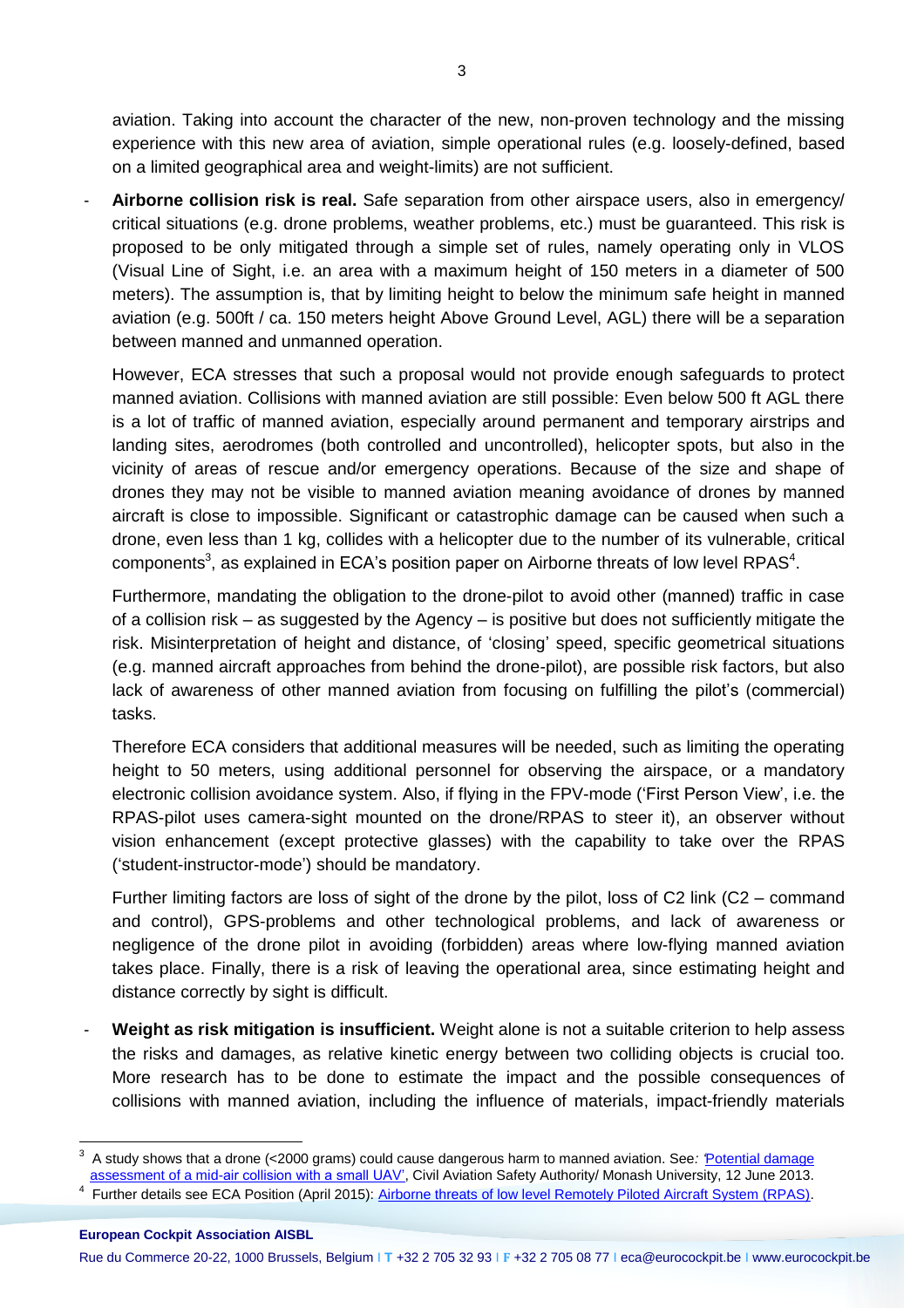design, fragility/frangibility and the resulting requirements for the future low risk drone. The principle must be that a collision with a drone can only lead to damage and not to (fatal) injuries. This has to be proven in a risk assessment.

- **Knowledge and competency to be enhanced.** To be a legitimate airspace user it is necessary to have certain knowledge about airspace structure, including control zones (CTR), locations of aerodromes, prohibited areas, the rules of the air as well as the possible dangers of encountering manned aviation. The lack of indispensable education constitutes a danger. An increase in public awareness is crucial, and the essential safety information should be provided in a clear and comprehensive manner to drone users.
- **Oversight, enforcement & registration are crucial.** EASA's proposal of the *Open* category presumes there will be no oversight by Aviation Authorities in this category even for commercial drone operators and industry; at the same time it establishes self-regulation by industrystandards. Self-regulation can create some risk as previously illustrated in other industries (e.g. oil industry). Moreover, these relatively new airspace users are generally not originally from the aviation sector, and are therefore often not aware of the aviation safety culture and its high safety requirements and standards. The foreseen oversight and enforcement of this sector by regular law enforcement officers from the police might prove to be hard to establish, challenging to resource, and questionable as to its effectiveness. ECA has concerns for example about the feasibility of enforcement of certain rules on users in the *Open* category, such as limiting the use in a defined operational area. Besides that, enforcement bodies need to be provided with both resources and knowledge about drones and with adequate interceptive equipment to allow them to perform their tasks. Finally  $-$  and crucially  $-$  a registration of any drone that is physically capable of 'doing harm' is a must to allow tracing of its pilot and/or operator and ensure proper enforcement. Equipping drones with electronic chips could facilitate such registration and tracing.
- **Safety Culture and safety management to be built.** Self-regulation and at the same time a desired/acceptable (measurable) safety outcome is only achievable if:
	- All the stakeholders (industry, operators and pilots) feel responsible for the safety of each other and fully assume this responsibility.
	- The desired safety targets are measurable and adjusted in case of undesired outcome.
	- For such an "open system" without an authorization to be put in place, a safety culture in the sector is necessary, as well as a culture of self-reporting safety incidents (see below).
- **Reporting of drone incidents & accidents is a must.** In order to derive the operational safety while at the same time lacking a Safety Management System (SMS), a duty to report safety incidents or accidents must be mandatory. This will allow establishing statistical data and using this data in terms of 'lessons learned' to improve efficiently safety in this 'open' group of RPAS. Furthermore, the national authorities have State Safety Programs (SSP) with the responsibility to guard aviation safety. However, currently there is no reflection of those programs in the *Open* category. Finally, such a reporting system should be non-punitive in order to encourage drone users to provide reports in order to gather all the incidents or accidents with the aim of increasing the data collection for the SSP and thus improving the operational safety awareness and performance of the *Open* category users.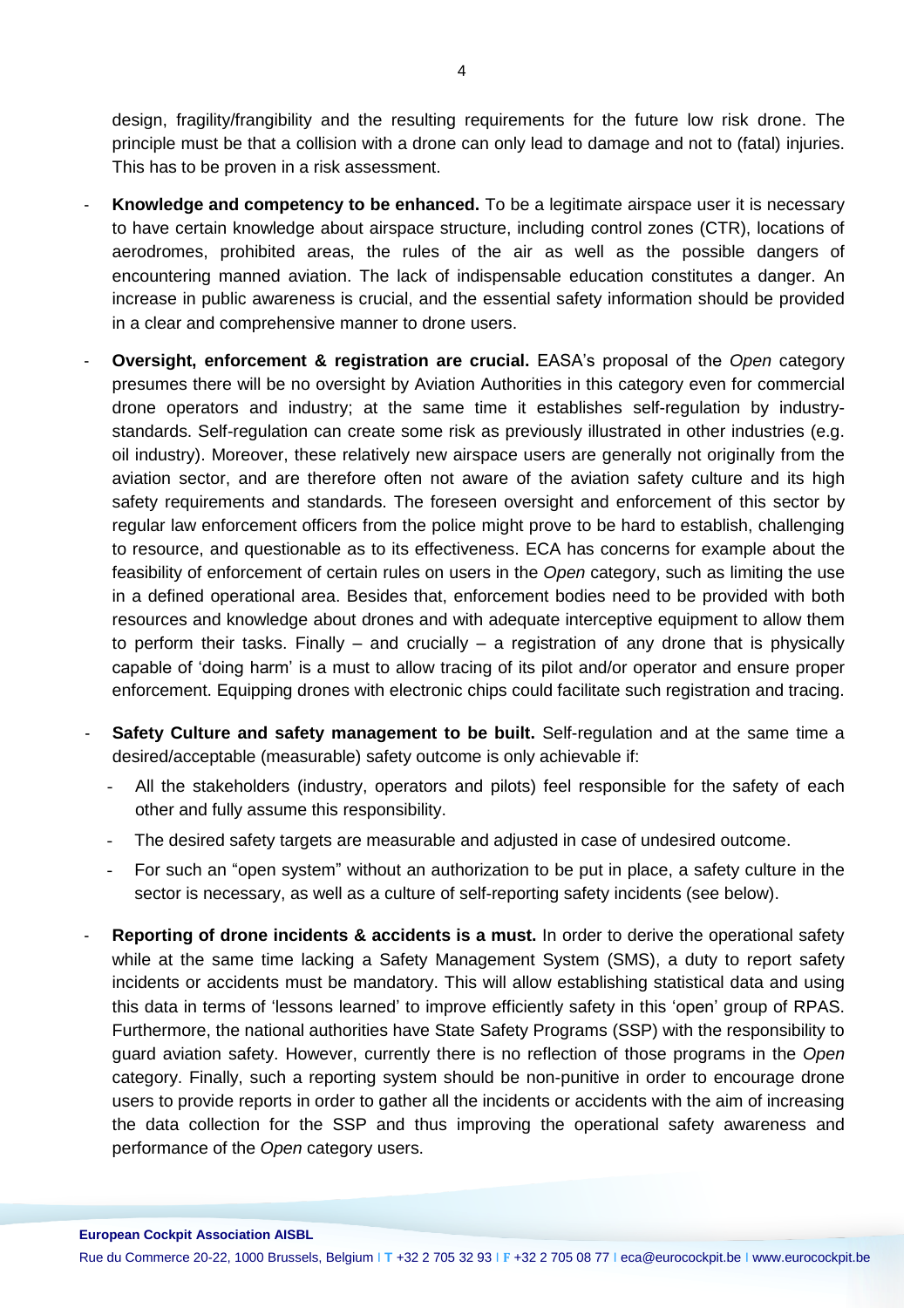- **Hard technical limits on operational area and performance to be set.** To leave the respect of the *Open* category limitations solely to compliant behaviour of drone users/operators is unlikely to be effective. Hence, the drones themselves need to be designed with technical performance limitations e.g. for operating height, lateral distance, etc. which prevent the users from exceeding these limits.

For example, the higher the maximum operational height, the higher is the risk for a collision with manned aviation. The maximum (allowed) height must therefore be kept as low as possible depending on the operation/mission. There must be safeguards in place, including technical characteristics like maximum performance, in order to respect that maximum (allowed) height. The same applies to the maximum distance from the pilot.

This can be achieved by electronic means to limit the maximum distance and hight from the drone-pilot, and geo-fencing is also part of the possible solutions. Furthermore, lost control, lost link or other problems with drones must be mitigated in a safe manner with a proven recovery capability (by built-in safeguards and/or human intervention) to ensure redundancy.

Finally, the maximum speed of the drone must be limited in order to allow effective operator tracking, reaction times and avoidance maneuvers in case of a collision threat. Future performance capabilities of drones may be significant, and the increase in kinetic energy with velocity necessitates that drones capable of operating above a certain speed are pushed into a more regulated category.

- **Insurance to be mandatory.** A mandatory insurance of a drone and its operational risk is necessary. Insurances tend to evaluate the risks they insure quite carefully and are known to effectively control risks by their insurance conditions. Additionally, data gathered via the insurances could add to data on actual accident figures which would allow better risk analysis.
- **Commercial operations must follow stricter rules.** Setting up a business that envisages the operation of drones should require an authorization by the Aviation Authorities and thus automatically shift the operational and legal framework from the *Open* to the *Specific* category. It is a common principle that professional undertakings follow stricter rule sets, for good reason: not only will the volume and extent of operation increase, but also the exposure to risk, since the aim is no longer leisure/recreation, but fulfilling a certain commercial task (e.g. taking pictures/videos for news, checking power lines, windmills or towers).
- **Qualification of the drone-pilot/operator.** Even operating in the remit of the *Open* category involves complex considerations and a necessary set of skills and knowledge. It is of major importance that the drone-pilot/operator is properly qualified, skilled and trained to not only master his/her mission task within the boundaries defined by the *Open* category, but is also able to react professionally and safely to contingencies and emergencies. Integrating in airspace where potentially also manned aviation operates necessitates a common knowledge and state of professionalism to interact with each other. If the operation in the *Open* category is commercial, a drone pilot license issued by the authority shall be mandatory.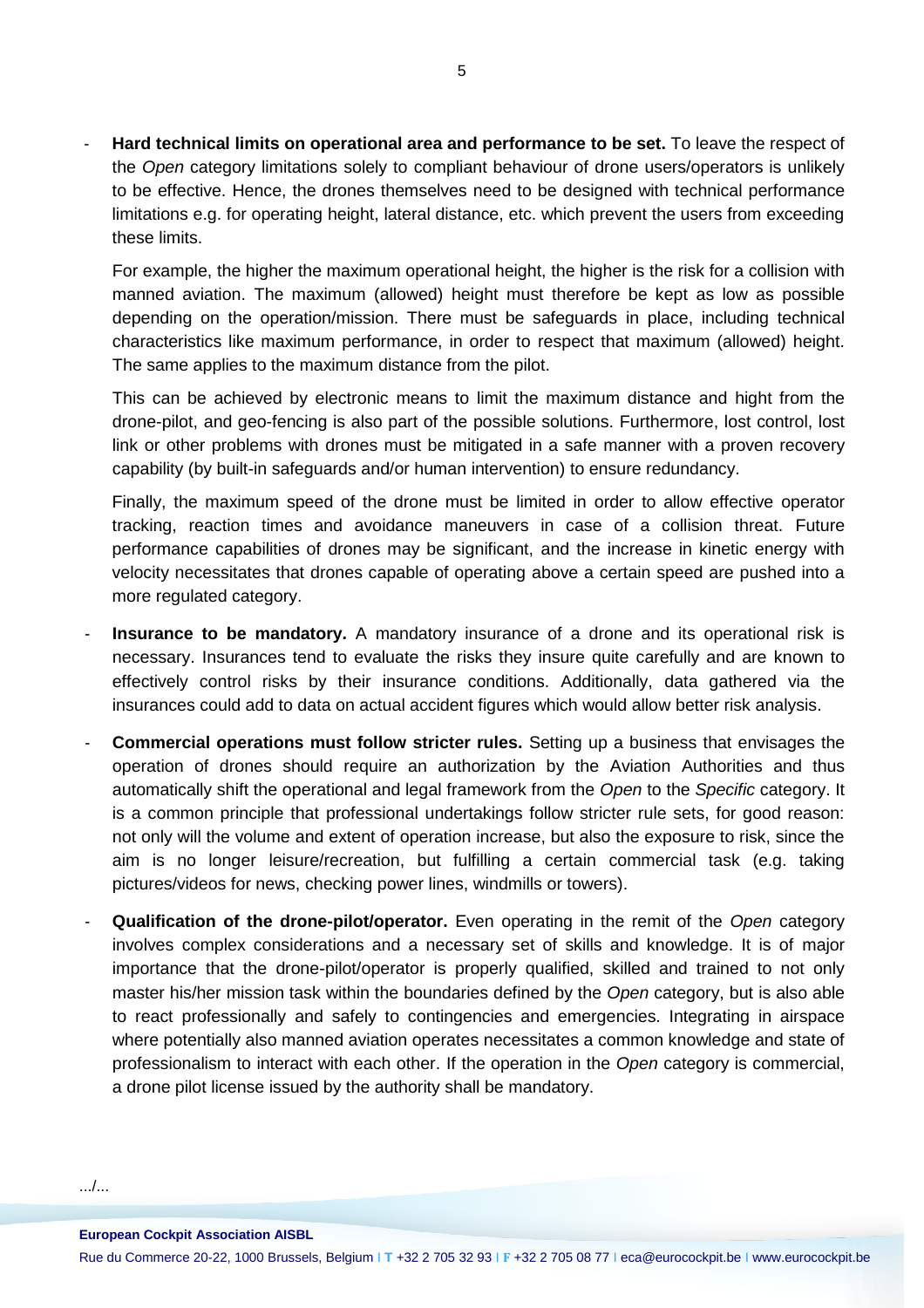## **Key requirements for the Open Category**

Taking account of the considerations above, including the safety threats discussed in the ECA position paper '*Airborne threats of low level Remotely Piloted Aircraft Systems (RPAS)'*, ECA defines the following requirements for the *Open* category:

The *Open* category is limited to a group of drones for non-commercial usage and defined by a set of operational and technical limits/standards to minimise the risk of collisions with manned aviation resulting in potentially catastrophic damages as a consequence.

It has to satisfy the following requirements:

#### **Technical requirements:**

- a) The maximum operating height is 50 meters which must be technically safeguarded (by an industry standard).
- b) The maximum lateral distance from the pilot is less than  $500<sup>5</sup>$  meters which must be technically safeguarded (industry standard).
- c) The avoidance of forbidden areas and/or restricted areas (e.g. with high density of manned aviation) where explicit separation is required - must be technically guarded (e.g. by geofencing, ground based transponder, industry standard).
- d) A proven (technical) recovery capability is needed to mitigate technical and/or operational problems with drone and/or pilot (industry standard).
- e) The drone should not exceed a maximum mass of 500 grams, unless the maximum density and frangibility (via industry standard) would make it impossible to lead to catastrophic damages to the manned aviation in case of a collision.
- f) A maximum speed<sup>6</sup> must be defined to limit the kinetic energy in case of a collision and allow recognition by manned aviation while using common airspace.
- g) The material and design of the drone should limit the impact of an airborne collision by using impact-friendly materials, fragility and frangibility standards, maximum overall density, and maximum part weight standards (industry standard).
- h) There is a compromising lack of scientific and engineering research on the effects of drone collisions with aircraft (including windscreens, airframes, wings, engines, helicopters and rotors). This must be carried out as a matter of urgency to assess and refine current proposed physical limits and standards (as in e, f and g above).
- i) Recognition and visibility of the drone must be provided by colour and/or identification lights.
- j) The drone must be uniquely marked to track its owner/operator (e.g. registration number) and a registration system is to be set up. An electronic chip may facilitate this.

#### **European Cockpit Association AISBL**

 $\overline{a}$ 5 Many stakeholders talk at present about 500m as being a desirable lateral maximum distance from the operator. Whilst this may be realistic in the case of comparatively large or highly visible devices, it seems implausible that the majority of drones currently in use that are not so large can be even seen at a distance of half a kilometre, let alone accurately controlled and able to meet avoidance obligations. Accordingly, research needs to be undertaken to set this maximum distance at an appropriate level.

<sup>&</sup>lt;sup>6</sup> This maximum speed should provide a balance that permits an inexperienced consumer operating a drone to maintain accurate control of it and avoid collision risks, and ensure that persons not associated with the drone are also able to see, avoid, and not be seriously harmed by it if the operator is unable to meet the obligation. In automobile collision research a speed of around 40km/h is commonly held to ensure sufficient reaction time and survivability. Therefore a speed to meet the above requirements of 40km/h is proposed, but research should allow this to be refined with greater confidence.